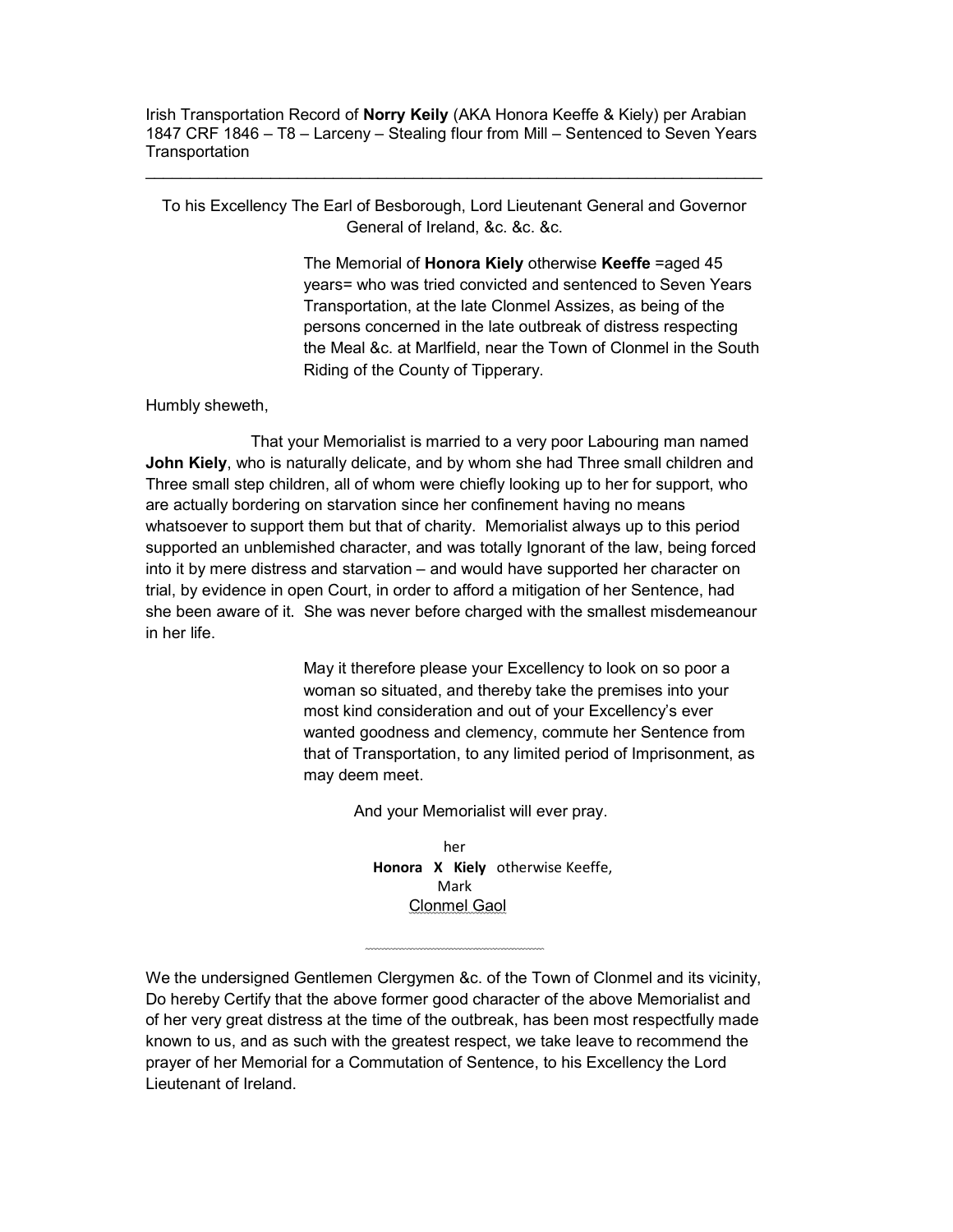Given under our hands this 26<sup>th</sup> day of July 1846.

 John Baldwin P.P. Clonmel Mick Benth P.P. Clonmel [2 or 3 signatures illegible]

----------------------------------------

T 8 1846

## Honora Keeffe

7 years Transpn – Rioting & Larceny

Prisoner was convicted of Riot at Clonmel –

Baron Lefroy's report on the general points of this Riot annexed. See case of Tobin Augt 28, 1846

The law must take its course B Gaoler infor<sup>d</sup> do  $1^{\rm st}$  Sep $^{\rm t}$  AWC -----------------------------------------